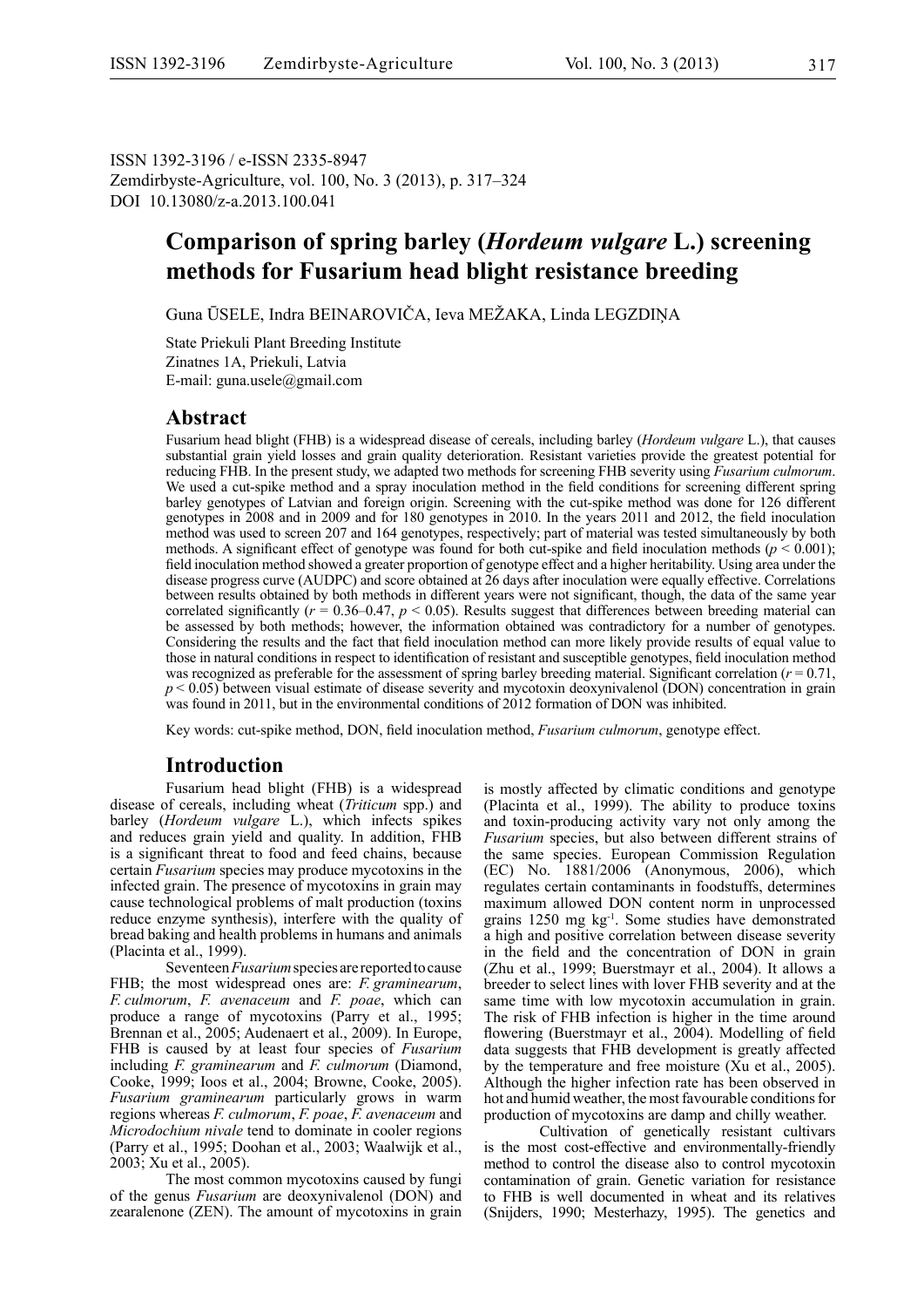expression of resistance to FHB in barley is complex. Difficulties to accurately measure *Fusarium* resistance are reported (Yoshida et al., 2005) and only few studies address FHB resistance in barley (Mesterhazy et al., 1999; Buerstmayr et al., 2004; Brennan et al., 2005; Xu et al., 2005). Within the lines from the genebank and the current European spring barleys, a wide range of variation for FHB resistance is evident (Buerstmayr et al., 2004). Limited and contradictory information on heritability for FHB resistance is available. In wheat broad sense heritability for various genetic materials, environments and testing methods is reported in range from 5% to 93% (Snijders, 1990; Singh et al., 1995). For FHB resistance in various spring barley genotypes Buerstmayr et al. (2004) estimated heritability of 81–84% and Takeda (2004) reported 60%.

Evaluation of barley and wheat for FHB resistance is generally performed with artificial inoculation. Although greenhouse screening is possible, most screening is done in the field conditions because of the low correlation between greenhouse and field data (Rudd et al., 2001). On the other hand, Mesfin et al. (2003) stated that greenhouse evaluations ensure control of heading date and environment after inoculation and are thus useful for selecting resistant genotypes. Benefit of greenhouse screening is a possibility to control temperature and humidity, as the effect of both those factors during and after inoculation plays a crucial role in the infection process. Varying atmospheric conditions may lead to a significant bias in the resistance evaluations and to sometimes large genotype  $\times$  environment interactions and poor correlations between experiments (Mesfin et al., 2003), especially when the genotypes under investigation differ significantly in flowering date (Buerstmayr et al., 2004). One of methods used for inoculation in controlled environments is cut-spike method, which enables definite inoculation at the time of flowering and it is possible to test simultaneously plants with different flowering time (Takeda, 2004). Statistically significant correlation between cut-spike and other method in controlled conditions – pot-plant method – has been reported (Han, Kim, 2005). Screening methods differ not only by the environment where testing is performed, but also by different techniques of inoculation – spray inoculation, injection method, and canary seed method (placing single infested canary seed in a single spikelet in the middle of the spike) can be used in testing for resistance to FHB (Grewal et al., 2004). The statistically significant interaction between barley genotypes and *Fusarium* strain used was not found (Takeda, 2004).

The main aim of the study was to evaluate the results obtained by cut-spike method and spray inoculation method applied in field conditions for FHB severity screening, compare both methods and identify the most appropriate method for breeding purposes in low-budget breeding program, as well as to select the most resistant genotypes for using as parents in breeding.

## **Materials and methods**

*Plant material.* Three groups of genotypes were used in the study. 1. Collection of diverse varieties and breeding lines, including some with previously known resistance or susceptibility (hereinafter referred to as "collection"); the number and the composition of the genotypes varied among the years (Table 1). In 2008 and 2009, collection consisted of 104 accessions of Latvian origin (80 breeding lines and 34 varieties) and 22 foreign cultivars. In 2010, there were 39 accessions of Latvian

origin (9 varieties and 30 breeding lines) and 7 foreign varieties. During 2011–2012 33 genotypes were of Latvian origin (9 varieties and 24 breeding lines) and 35 foreign varieties and lines. Susceptible variety 'Fontana' and resistant variety 'Fredrickson' were used as checks (Buerstmayr et al., 2004). 2. Recombinant inbred line (RIL) population from cross between susceptible variety 'Fontana' and resistant breeding line of North American origin ND 16461 (hereinafter referred to as "RIL population"), created with the purpose of performing quantitative trait locus (QTL) mapping. Lines were in  $F_5$  $F_7$  generations during the experiment. 3. Breeding lines in  $F_4$ - $F_5$  generation from cross combination between resistant parent 'Fredrickson' and susceptible parent 'Fontana' (hereinafter referred to as 'Fredrickson'/'Fontana' lines).

*Table 1.* Number of tested genotypes by cut-spike and field inoculation methods during 2008–2012

| Group of genotypes      | Year of<br>testing | $Cut-$<br>spike<br>method | Field<br>inoculation<br>method |
|-------------------------|--------------------|---------------------------|--------------------------------|
|                         | 2008-2009          | 126                       |                                |
| Collection              | 2010               | 47                        |                                |
|                         | 2011               | 20                        | 59                             |
|                         | 2012               | 38                        | 68                             |
| Recombinant inbred      | 2010               | 86                        |                                |
| line (RIL) population   | 2011-2012          |                           | 96                             |
| 'Fredrickson'/'Fontana' | 2010               | 47                        |                                |
| lines                   | 2011               |                           | 52                             |

*Growing conditions.* Plants were grown in conventional farming system in location Priekuli (lat. 57°19′ N, long. 25°20′ E) using corresponding fertilizer amount to reach  $5$  t ha<sup>-1</sup> grain yield level. Herbicides and insecticides were applied as appropriate. Pre-crop was potato. In 2008 and 2009, the plants were grown in 2.3 m2 plots. During 2010–2012 the plants were grown in one to three-row plots (row length 1 m) according to the seed amount available. In 2012, in order to assess the necessity of replicated trial and to compare the effect of microenvironment in small row-plots and in-between a larger plot part of collection, 21 varieties were tested in three replications: two replications in three-row plots (46 varieties together were tested in two replications), and one replication was made in the centre of  $3.7 \text{ m}^2$  plots (inoculated area  $0.30 \times 1$  m).

*Meteorological conditions.* The average outdoor air temperature during the inoculation was 15.2°C (2008), 16.4°C (2009), 20.1°C (2010), 19.3°C (2011), and 17.6°C (2012). The average maximal daily temperature during the inoculation was 24.2°C (2008), 27.0°C (2009), 22.9°C  $(2010)$ ,  $25.6$ °C (2011), and  $26.8$ °C (2012) (Fig. 1).

The amount of precipitation and air humidity in the years of field inoculations are shown in Figures 2 and 3. Time period from inoculating first genotypes till assessment of disease severity for the latest inoculated genotypes was 10 days for 2008–2010 and 40 days for  $2011 - 2012$ .

*Material used for inoculation*. During 2008– 2010 the suspension of conidia was made from dry grains infected by *Fusarium culmorum* (W.G.Smith) Saccardo (produced by Prophyta GmbH, Germany). Five grams of infection material was incubated in 1 l of room temperature water for one hour and then filtered. The final spore concentration for inoculation was  $1 \times$ 105 conidiospores per l. Starting from 2011 because of availability of locally obtained infection material single-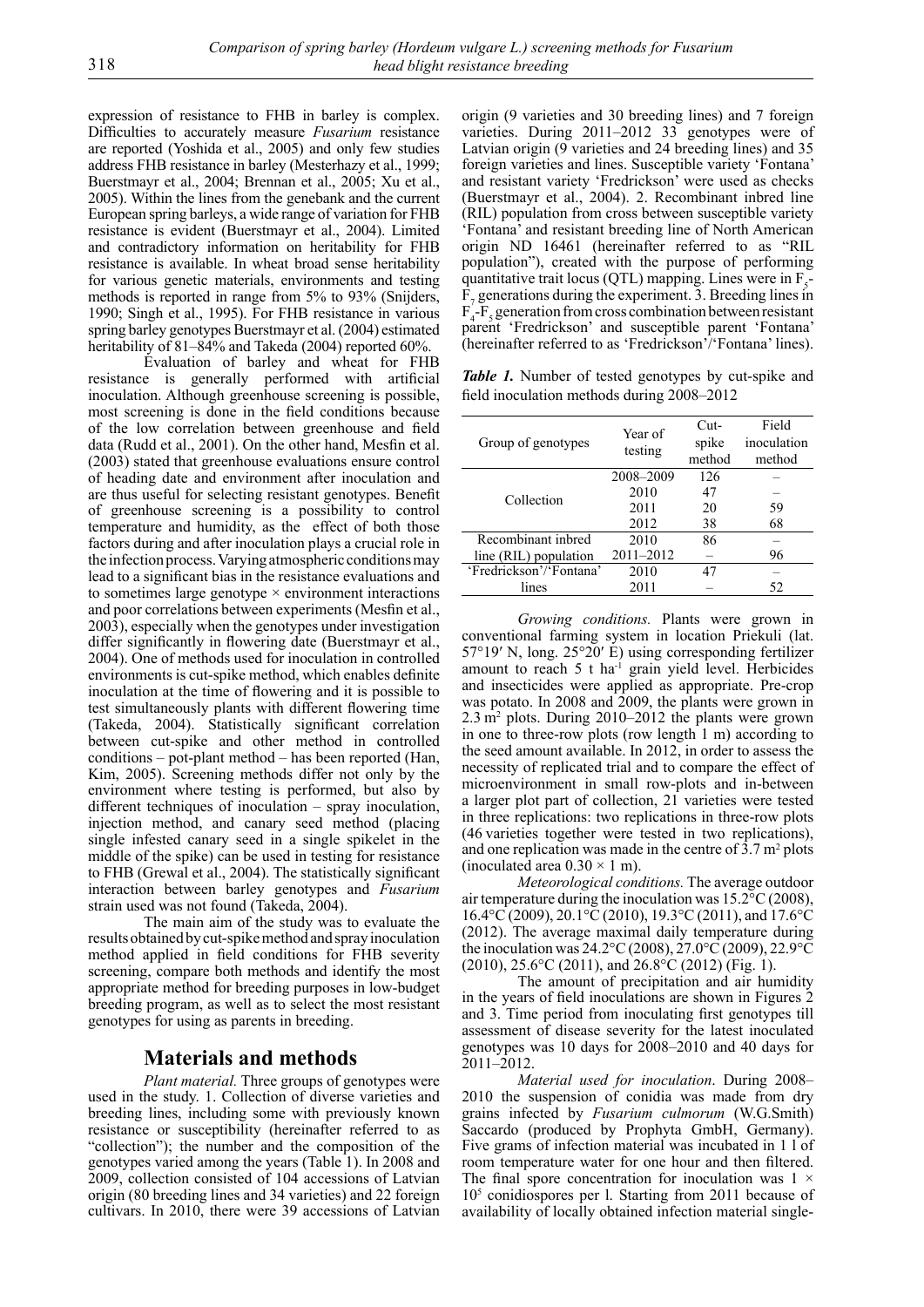

Days after start of inoculation

*Figure 1.* Average air temperatures (°C) in a period of field inoculation (2011 and 2012)



*Figure 2.* The amount of precipitation (mm) in a period of field inoculation (2011 and 2012)



Days after start of inoculation

*Figure 3.* Relative air humidity  $\frac{6}{6}$  in a period of field inoculation (2011 and 2012, data recorded in July and August)

spore isolate of *Fusarium culmorum* strain Nr. 52 (27-2) from Vilani district (Latvia), was used for inoculation. *F. culmorum* was grown on agar media for two weeks; mycelium was dissolved in distillate water to make macro conidia suspension with a desired concentration. Macro conidia suspension with concentration  $5 \times 104$  spores ml-1 water was applied in 2011. In order to achieve higher disease severity the spore concentration was increased to  $7 \times 104$  spores ml<sup>-1</sup> in 2012.

*Testing methods.* In order to assess resistance to FHB two methods were applied: cut-spike inoculation adapted from Takeda (2004) during 2008–2010 and artificial inoculation in field conditions adapted from Buerstmayr et al. (2002) in 2011 and 2012. Part of the material was tested in parallel with the two methods in 2011 and 2012 (Table 1).

*Cut-spike method.* Three spikes per genotype were collected at anthesis (growth stage 65 according to decimal code of growth stages of cereals); each spike was assumed as one replication. Spikes were detached from the plants at the second internode from the top, labelled and put in containers of water inside closed humidity chamber made of plastic, which was situated in a glasshouse with an air humidifier (model intended for domestic use). The air humidifier was filled with water twice a day and kept working for 5 h after filling. The inoculation was done by spraying the inoculum on the spikes in the evening when the air temperature decreased. Temperature and light in the chamber was not controlled and depended on the outdoor conditions. To measure FHB severity the percentage of visibly infected spikelets was scored precisely for each spike according to a linear 0% to 100% scale 8 days after inoculation.

*Field inoculation method.* Every genotype was inoculated individually at its susceptible stage (50% of spikes in anthesis) and inoculation was repeated after three days. Inoculation was performed in late afternoon, when air temperature was below 20°C; it was started on 21st June in 2011 and on 3rd July in 2012. Mist irrigation was not applied and air humidity and temperature depended on the weather conditions. The percentage of spikelets with FHB symptoms was visually estimated three times at days 22, 24 and 26 after inoculation on a whole plot basis. The area under the disease progress curve (AUDPC) was calculated for each plot and used as the measure of disease severity as described by Buerstmayr et al. (2000).

*Mycotoxin analysis.* Mycotoxin deoxynivalenol (DON) content was tested in grains from inoculated plots with different levels of disease symptoms from field inoculation trials using AgraQuant ELISA (enzyme linked immunosorbent assay) method. In 2011, 10 samples and in 2012, 21 samples were examined including two samples of variety 'Rubiola' from conventional and organic crop management system without artificial inoculation for control each year.

*Statistical analysis.* Two-factor *ANOVA* with replications (year assumed as replication in the case of field inoculation method) and without replications was used for statistical analysis. Phenotypic correlation coefficients were calculated. Broad sense heritability was estimated from the variance components of two-factor *ANOVA* with replications using formula:

$$
h^2 = 100 V_g / (V_g + V_{gs} / s + V_e / sr)
$$
,

where  $V_g$  is genotypic variance,  $V_{gs}$  – variance of genotype  $\times$  year (cut-spike method) / scoring time (field method) interaction,  $V_e$  – error variance, s – number of years (cut-spike method) or number of scorings (field method), r – number of replications (years for field inoculation method).

### **Results and discussion**

*Cut-spike method.* Significant differences between genotypes in amount of spikelets infected by FHB by the cut-spike method were observed. Analysis of variance confirmed that genotype had a significant effect on FHB severity if data for larger amount of genotypes were analysed in two years, as well as for four-year dataset (Table 2). Comparatively larger part of variation for FHB severity was explained by genotype than by the specific testing conditions of the particular year. However, the interaction between both factors was significant and composed about one fourth of variation. The proportion of genotype effect increased to 42% if analysis of variance was performed for the same 18 genotypes excluding data of the year 2012; the influence proportion of the year and interaction was lower if compared to four-year results. FHB severity of some genotypes (e.g., for varieties 'Kristaps', 'Steffi' and 'Rubiola') was contradictory between the testing years (Table 6). There was a significant, though low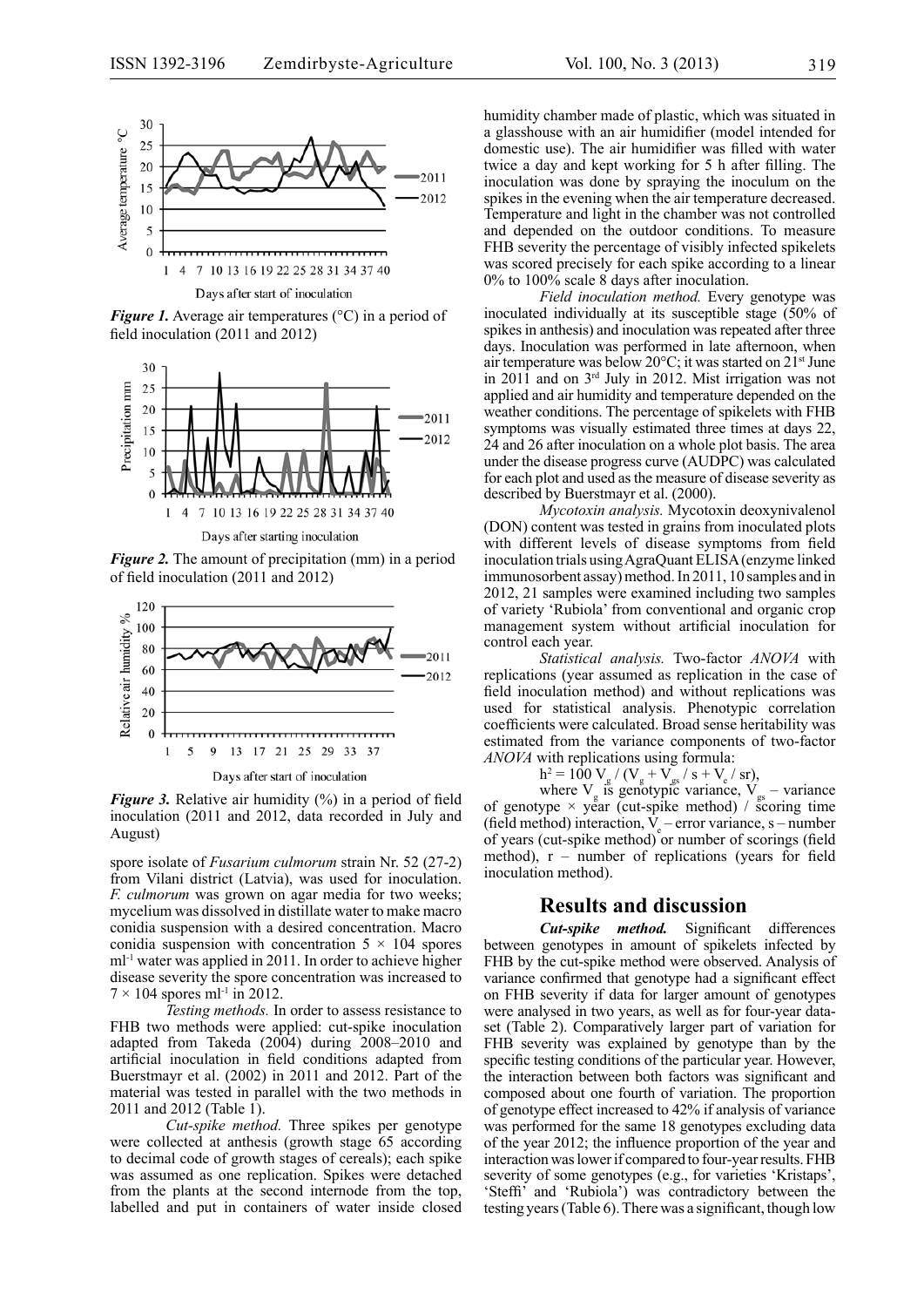correlation of FHB severity between the material tested in years 2008 and 2009; correlation coefficients between individual years for the data-set tested in four-year period were ranging from 0.49 ( $p < 0.05$ ) to 0.63 ( $p < 0.01$ ) with the exception of non-significant correlation between data in 2008 and 2012.

If compare the average infection levels and ranges of the collection genotypes among the years, noticeably

lower values were in 2012 and higher in 2010 (Table 6). The ranges were similar  $(0-96.7\%$  and  $2.7-96.7\%$ , respectively) and the average values close (24.3 and 38.5, respectively) in 2008 and 2009, therefore average data for both years are shown. The strain of *Fusarium culmorum*, used for preparation of inoculum, differed between 2012 and other years; it might be a reason for different infection level in 2012 and lower correlation as well.

**Table 2.** Significance of factors, partitioning of sum of squares  $(\eta^2)$ , heritability  $(h^2)$  and correlations for Fusarium head blight intensity assessed by cut-spike method during 2008–2010 and 2012

| Source of variation,    |                 | 2008-2009 | 2008–2010 and 2012 |         |
|-------------------------|-----------------|-----------|--------------------|---------|
| statistical parameter   | <i>p</i> -value | $n^2$ %   | <i>p</i> -value    | $n^2$ % |
| n                       |                 | 126       | 18                 |         |
| Genotype                | < 0.001         | 41.6      | < 0.001            | 33.3    |
| Year                    | < 0.001         | 11.9      | < 0.001            | 21.6    |
| Interaction             | < 0.001         | 24.5      | < 0.001            | 28.7    |
| $h^2$ %                 | 41.0            |           | 71.3               |         |
| Correlation coefficient |                 | $0.27***$ | $0.59***$          |         |

<sup>a</sup> – between data in 2008 and 2009, <sup>b</sup> – between average data in 2008–2010 and data in 2012;  $** - p < 0.01$ 

*Field inoculation method.* Using field inoculation method significant differences between genotypes in FHB severity were observed. Effect of genotype as a factor was significant in all cases and partitioning of sum of squares differed between the groups of genotypes (Table 3). Two years' data showed that genotype had a significant effect on FHB severity. Collection genotypes showed higher effect of genotype than RIL population; it can be explained by higher variation in resistance among the genotypes in collection (coefficients of variation were 30.7% for RIL population and 66.9% for collection). Similarly the heritability estimate was higher for the collection genotypes if compared to the RIL population lines. To compare the proportion of effect of the factors genotype and time of scoring on FHB severity, greater part of variation was explained by genotype with the exception of RIL population lines; the interaction between both factors was not significant. Noticeably larger part of FHB severity was explained by genotype than by specific conditions of each year; however, the effect of year was significant except in the case when data of RIL population was processed separately. There was a significant correlation between FHB severity in both years of testing. RIL population showed significant though lower correlation of FHB severity between the years; correlation coefficient between the collection genotypes was comparatively higher, which is in agreement with Buerstmayr et al. (2004), who obtained high correlation  $(r = 0.72, p < 0.0001)$  for 143 various barley genotypes across two years.

Among the genotypes with infection severity significantly below the average level according to the results obtained by field inoculation method during 2011– 2012 were resistance sources mentioned in several studies: 'Russian 6' (average FHB intensity 4.3%), 'Fredrickson' (5.5%) and 'Harbin' (5.5%) (Rudd et al., 2001; Buerstmayr et al., 2004; Takeda, 2004; Hori et al., 2005; 2006; Sato et al., 2008) as well as 'Dneprovskiy' (1.8%) provided as resistant by VIR (N. I. Vavilov Research Institute of Plant Industry) indicating that our results can be comparable with those obtained in trials elsewhere (data not shown). The susceptible check 'Fontana' significantly surpassed the average infection level by 21.3% (Table 6). The correlation between AUDPC value and scoring in 26<sup>th</sup> day after inoculation was high and significant ( $\bar{r}$  = 0.90, *p* < 0.01) supporting the conclusion of Buerstmayr et al. (2004) that single scoring is almost as informative as repeated scorings, which can be an important aspect in low-budget breeding program.

In order to assess the importance of replications and the disposition of inoculated plants (in separate rows or in-between a larger plot) for breeding trials part of collection material in 2012 was tested in two replications in rows and in additional replication in-between a plot. Correlation analysis between the intensity of infection showed close correlations between the values in the replicated rows ( $r = 0.89$ ,  $p < 0.01$ ), as well as between the average of rows and the value in-between the plot  $(r = 0.89, p < 0.01)$ . Analysis of variance did not show significant differences between replicates in rows, but the

**Table 3.** Correlations, significance of factors, partitioning of sum of squares  $(\eta^2)$  and heritability  $(h^2)$  for Fusarium head blight intensity assessed by field inoculation method (2011–2012)

| Statistical parameter,<br>source of variation | Recombinant inbred line<br>(RIL) population |         |                 | Collection<br>All tested material |                 |         |  |  |
|-----------------------------------------------|---------------------------------------------|---------|-----------------|-----------------------------------|-----------------|---------|--|--|
|                                               | <i>p</i> -value                             | $n^2 %$ | <i>p</i> -value | $\eta^2$ %                        | <i>p</i> -value | $n^2$ % |  |  |
| n                                             | 96                                          |         | 52              |                                   | 150             |         |  |  |
| Correlation coefficient (2011–2012)           | $0.33**$                                    |         | $0.65**$        |                                   | $0.48**$        |         |  |  |
| 2-factor <i>ANOVA</i> with replications       |                                             |         |                 |                                   |                 |         |  |  |
| Genotype                                      | < 0.001                                     | 29.3    | < 0.001         | 56.5                              | < 0.001         | 41.8    |  |  |
| Time of scoring <sup>a</sup>                  | < 0.001                                     | 39.2    | < 0.001         | 10.8                              | < 0.001         | 25.9    |  |  |
| Interaction                                   | n.s. <sup>b</sup>                           | 7.1     | n.s.            | 6.9                               | n.S.            | 7.6     |  |  |
| $h^2$ %                                       | 88.0                                        |         | 93.9            |                                   | 90.9            |         |  |  |
| 2-factor <i>ANOVA</i> without replications    |                                             |         |                 |                                   |                 |         |  |  |
| Genotype                                      | < 0.01                                      | 66.2    | < 0.001         | 76.2                              | < 0.001         | 72.6    |  |  |
| Year                                          | n.s.                                        | 0.2     | < 0.001         | 5.3                               | < 0.01          | 1.5     |  |  |

 $a - 22$ , 24 and 26 days after inoculation,  $b -$  not significant,  $p > 0.05$ ; \*\* – significant with  $p < 0.01$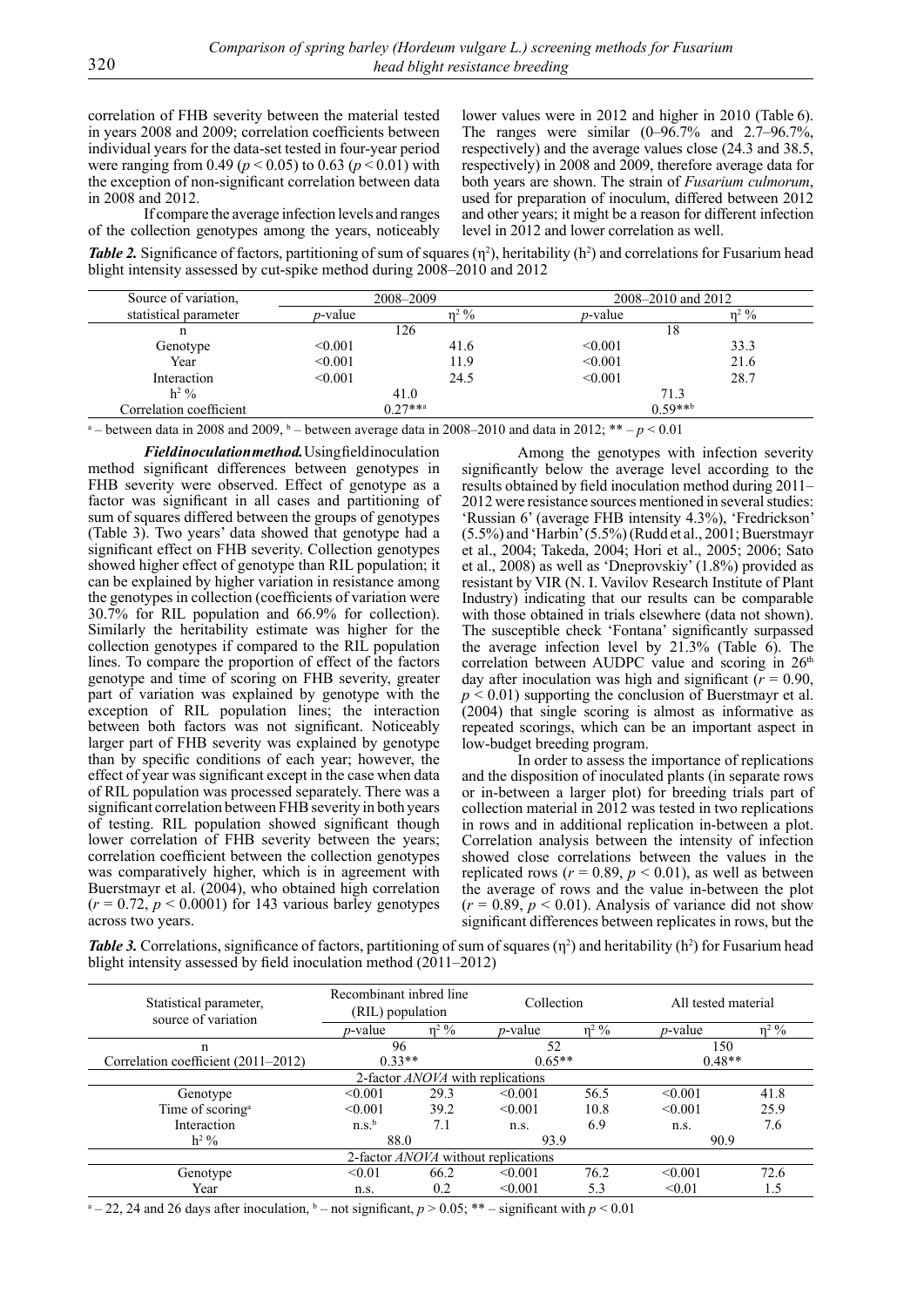replicate in the middle of plot had significantly higher rate of infection  $(p < 0.01)$ , although the difference was comparatively small (average 13.9% for a separate rows, and 16.8% in-between the plot). This difference can be explained by the micro-environment: higher humidity because of less accessibility by wind in the plot compared to the separate rows (Brennan et al., 2005). On the basis of mentioned results it follows that evaluation of breeding lines can be carried out both in rows and in-between plots; however, higher rate of infection can be achieved by performing test inside larger plots. If the resources are limited, preliminary screening of breeding material can be done without replications. *DON mycotoxin content.* As accumulation

of mycotoxins is more relevant than FHB infection severity and the analysis is expensive, DON was determined in selected grain samples in order to check toxin-producing activity of the FHB strain used and the relation of toxin content with the disease scores. The artificially inoculated samples tested for DON content in 2011 showed higher mycotoxin content than the value in European Commission Regulation (EC) No. 1881/2006 (Anonymous, 2006), regardless of infection intensity (Fig. 4). The highest concentration of DON found in the samples examined was 23 times higher than the recommendations, whereas samples of variety 'Rubiola' with natural infection had less than half of the recommended content of the mycotoxin and it was similar in conventionally and organically grown grain. Although the relatively cold and wet weather conditions before grain harvest in 2012 according to Bernhoft et al. (2012) were favourable for production of mycotoxins, detectable DON contamination (255  $\mu$ g kg<sup>-1</sup>) was found in only one of the tested 21 samples, which is difficult to explain. The average air temperature in the ten day period before harvesting was 17.4°C in 2011 and 14.9°C in 2012. There should be other factors present in 2012 not allowing the fungus to produce the toxin.

Correlation analysis showed significant and high correlation  $(r = 0.71, p < 0.05)$  between the content of mycotoxin DON in grain and FHB severity in 2011. Similar results have been reported in other studies (Buerstmayr et al., 2004). Because of this high correlation between visual assessment of disease severity and mycotoxin content in grain we can assume that artificial inoculation method in the field with visual FHB intensity assessment can be applicable for both screening for resistance to FHB and mycotoxin accumulation in grain.



4 – 'Fontana', 5 – 'Rubiola', 7 – 'Fredrickson', 9 – 'Rubiola' (conventional field, natural infection), 10 – Rubiola' (organic field, natural infection),  $1, 2, 3, 6$  and  $8$  – breeding lines

*Figure 4.* Fusarium head blight severity (%) and mycotoxin content in grain of artificially infected varieties and breeding lines (2011)

*Comparison of cut-spike and field inoculation methods.* The cut-spike method was adapted as first for FHB resistance screening in our low-budget barley breeding program because it is less laborious in comparison to field methods and more convenient in the case if air humidity and other environmental factors after inoculation in natural conditions are not favourable for development of FHB. However, considering the published findings that the relationships between results in field and greenhouse conditions might be weak (Steffenson, 2003) we decided to compare both methods and choose the most appropriate one. Five-year data showed significant differences between the results obtained by cut-spike and field inoculation methods used for testing FHB severity in different plant material.

The method had a significant effect on FHB severity data with one exception (Table 4). This effect was caused by noticeably higher overall infection level obtained by cut-spike method in comparison to field method because of more favourable conditions (mostly air humidity) for disease development. Genotype as a factor was not significant except the case when testing was done simultaneously with both methods in the year 2012. This can be explained by different reaction of the genotypes to inoculation with FHB done in controlled and in field conditions and in some extent also by differences in climatic conditions between the years and by different inoculation material used in periods of 2008–2010 and 2011–2012. However, aggressiveness of strain used for inoculation should affect all genotypes in a similar way because no significant interaction between varieties and *Fusarium* strains was reported (Takeda, 2004; Šip et al., 2011). Correlation coefficients indicated significant relationships between the results obtained by both methods in the same year and when the same inoculation material was used (in 2011 and 2012) and also in two cases between results obtained in different years and with different inoculation material (Table 4). Consequently, there is a possibility that results obtained by both methods can give the breeder information of equal meaning only in the case if the meteorological conditions and inoculation material are the same but we cannot state it convincingly because of lack of significant genotype effect in 2011 and fairly low correlation coefficient values. Han and Kim (2005) made a comparison of cut-spike and pot-plant FHB severity screening methods and found that the results obtained by both methods highly correlated and recognised cut-spike method as useful; however, both methods were applied under controlled conditions and the authors give no information on relationships with field conditions. The heritability estimates (Tables 2 and 3) were higher for the field inoculation method suggesting that selection can be more effective using this method.

Infection rate assessed by both methods revealed significant differences between the lines of RIL population (Table 5). The correlation between values obtained by cut-spike and field inoculation methods was not significant. Visual estimates of FHB intensity of RIL population in the field 26 days after inoculation did not differ significantly between the years 2011 and 2012. Distribution of lines according to the infection intensity differed between the methods; the range was wider for cut-spike method, but the trend that most of the lines were with values close to average was similar for both methods (Fig. 5). There were differences in infection intensity between the testing methods.

Similarly to other material, FHB severity assessments of 'Fredrickson'/'Fontana' lines by both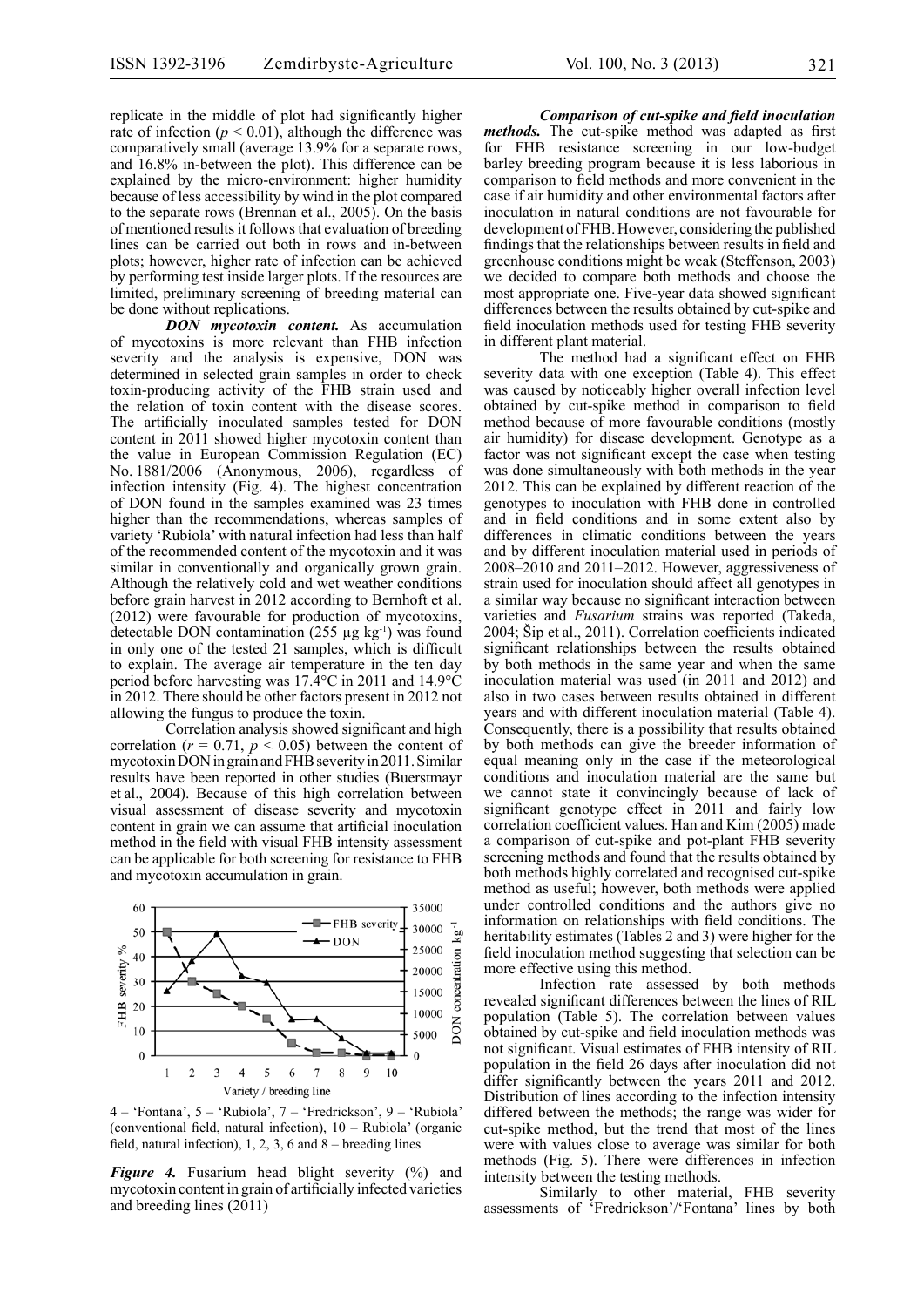| Years of testing |              |     | $p$ -value        |         | $n^2$ %  |        |          |
|------------------|--------------|-----|-------------------|---------|----------|--------|----------|
| Cut-spike method | Field method | n   | genotype          | method  | genotype | method |          |
| 2008             | 2011         | 27  | n.S. <sup>a</sup> | 0.002   | 49       | 16     | 0.32     |
| 2008             | 2012         | 22  | n.s.              | 0.028   | 52       | 10     | 0.36     |
| 2009             | 2011         | 27  | n.s.              | < 0.001 | 52       | 18     | $0.41*$  |
| 2009             | 2012         | 22  | n.s.              | 0.01    | 52       | 14     | 0.33     |
| 2010             | 2011         | 154 | n.s.              | < 0.001 | 22       | 58     | 0.11     |
| 2010             | 2012         | 107 | n.s.              | < 0.001 | 17       | 70     | $0.19*$  |
| 2011             | 2011         | 30  | n.s.              | < 0.001 | 39       | 37     | $0.47**$ |
| 2011             | 2012         | 14  | n.s.              | n.s.    | 34       | Q      | 0.39     |
| 2012             | 2011         | 40  | n.s.              | 0.01    | 51       |        | 0.1      |
| 2012             | 2012         | 38  | 0.016             | 0.002   | 61       |        | $0.36*$  |

**Table 4.** Significance of factors, partitioning of sum of squares  $(\eta^2)$  and coefficients of correlation  $(r)$  for Fusarium head blight severity data of genotypes obtained by cut-spike and field inoculation methods in different testing years

<sup>a</sup> – not significant,  $p < 0.05$ ;  $\ast$  – significant with  $p < 0.05$ ,  $\ast$  – significant with  $p < 0.01$ 

*Table 5.* Minimal, maximal and average Fusarium head blight severity (%) of recombinant inbred line (RIL) population  $(n = 96)$  and parent varieties  $(2010-2012)$ 

| Year,<br>method                        | Genotype                                | Minimal value      | Maximal value       | Average             | $\mathrm{LSD}_{_{0.05}}$ |
|----------------------------------------|-----------------------------------------|--------------------|---------------------|---------------------|--------------------------|
| 2010.<br>cut-spike method              | RIL population                          | 13.6               | 89.6                | 55.6                | 17.47                    |
| $2011 - 2012$ average,<br>field method | 'Fontana'<br>ND 16461<br>RIL population | 17.5<br>6.0<br>6.0 | 22.5<br>8.5<br>27.5 | 19.2<br>6.8<br>14.5 | 8.97                     |



*Figure 5.* Fusarium head blight infection intensity distribution of recombinant inbred line (RIL) population tested by cut-spike (2010) and field inoculation (2011– 2012) methods

methods in 2010 and 2011 did not correlate significantly and there was no significant effect of genotype found in analysis of variance.

In several cases the results of particular genotypes obtained by both methods were contradictory (Table 6), e.g., varieties 'Rūja', 'Rasa' and 'Irbe' were among the most resistant genotypes when evaluated by cut-spike method, but their infection intensity was close to average or even significantly higher than average by field inoculation method; for genotypes 1012786-41, 'Peggy' and 'Kombainieris' the opposite trend was demonstrated. However, for the check varieties 'Fredrickson' and 'Fontana' the results obtained by both methods were fairly close and in agreement with those reported by Buerstmayr et al. (2004) and six-row variety 'Dzintars' was among the most susceptible accessions by both methods.

*Table 6.* Fusarium head blight intensity of collection genotypes evaluated by cut-spike and field inoculation methods during 2008–2012

|                |                       |                    | Field inoculation method |                   |                             |              |                   |
|----------------|-----------------------|--------------------|--------------------------|-------------------|-----------------------------|--------------|-------------------|
| Genotype       |                       | Cut-spike method % |                          |                   | 26 days after inoculation % | <b>AUDPC</b> |                   |
|                | average 2008-2009     | 2010               | 2012                     | S.D. <sup>4</sup> | average 2011-2012           | S.D.         | average 2011-2012 |
|                | 2                     | 3                  | 4                        | 5                 | 6                           |              | 8                 |
| 'Kristaps'     | $56.7 +$ <sup>1</sup> | 62.0               | 5.0                      | 24.7              | $5.3 -$                     | 0.5          | 26.3              |
| 'Fredrickson'  | $8.3 -2$              | n.d. <sup>3</sup>  | 11.7                     | 5.8               | $5.5 -$                     | 6.4          | 23.0              |
| 'Balga'        | $9.2 -$               | 43.3               | 13.3                     | 14.9              | $5.8 -$                     | 1.2          | 30.4              |
| 718676-19      | 7.2                   | 69.3               | $36.7 +$                 | 25.8              | 7.0                         | 2.8          | 32.3              |
| 1273300-50     | 6.2                   | 40.0               | 1.7                      | 15.4              | 7.8                         | 4.0          | 33.8              |
| 1263098-13     | $6.2 -$               | 47.3               | 3.3                      | 18.4              | 8.3                         | 4.7          | 34.9              |
| 797877-39      | 1.3                   | 35.3               | 8.3                      | 14.0              | 9.5                         | 0.7          | 44.8              |
| 1012786-41     | $77.5+$               | $98.0 +$           | $31.7 +$                 | 25.5              | 10.3                        | 0.5          | 39.5              |
| 'Peggy'        | $55.8 +$              | 64.0               | $43.3 +$                 | 7.4               | 10.8                        | 1.2          | 57.1              |
| 'Kombainieris' | 17.8                  | $72.7 +$           | 25.0                     | 24.1              | 11.7                        | 9.4          | 52.5              |
| 'Dziugiai'     | $66.7 +$              | 64.0               | 15.0                     | 25.5              | 11.7                        | 2.4          | 53.6              |
| 'Rasa'         | $4.5 -$               | 44.3               | 6.7                      | 17.0              | 11.7                        | 2.4          | 66.7              |
| 'Rūja'         | $4.8 -$               | $35.0 -$           | 5.0                      | 13.1              | 12.5                        | 3.5          | 46.3              |
| 'Steffi'       | $65.0 +$              | $29.3 -$           | 21.7                     | 20.8              | 14.2                        | 1.2          | 65.4              |
| 'Linga'        | $5.3 -$               | 62.0               | 10.0                     | 24.1              | 15.0                        | 0.0          | 85.0              |
| L-2985.1       | $6.5 -$               | $33.0 -$           | 13.3                     | 11.2              | 15.3                        | 6.6          | 77.8              |
| 'Rubiola'      | $9.5 -$               | 70.0               | $0.0 -$                  | 28.3              | 15.8                        | 1.2          | 54.6              |
| 'Heris'        | $70.8 +$              | 56.3               | 15.0                     | 25.0              | 17.5                        | 3.5          | 88.3              |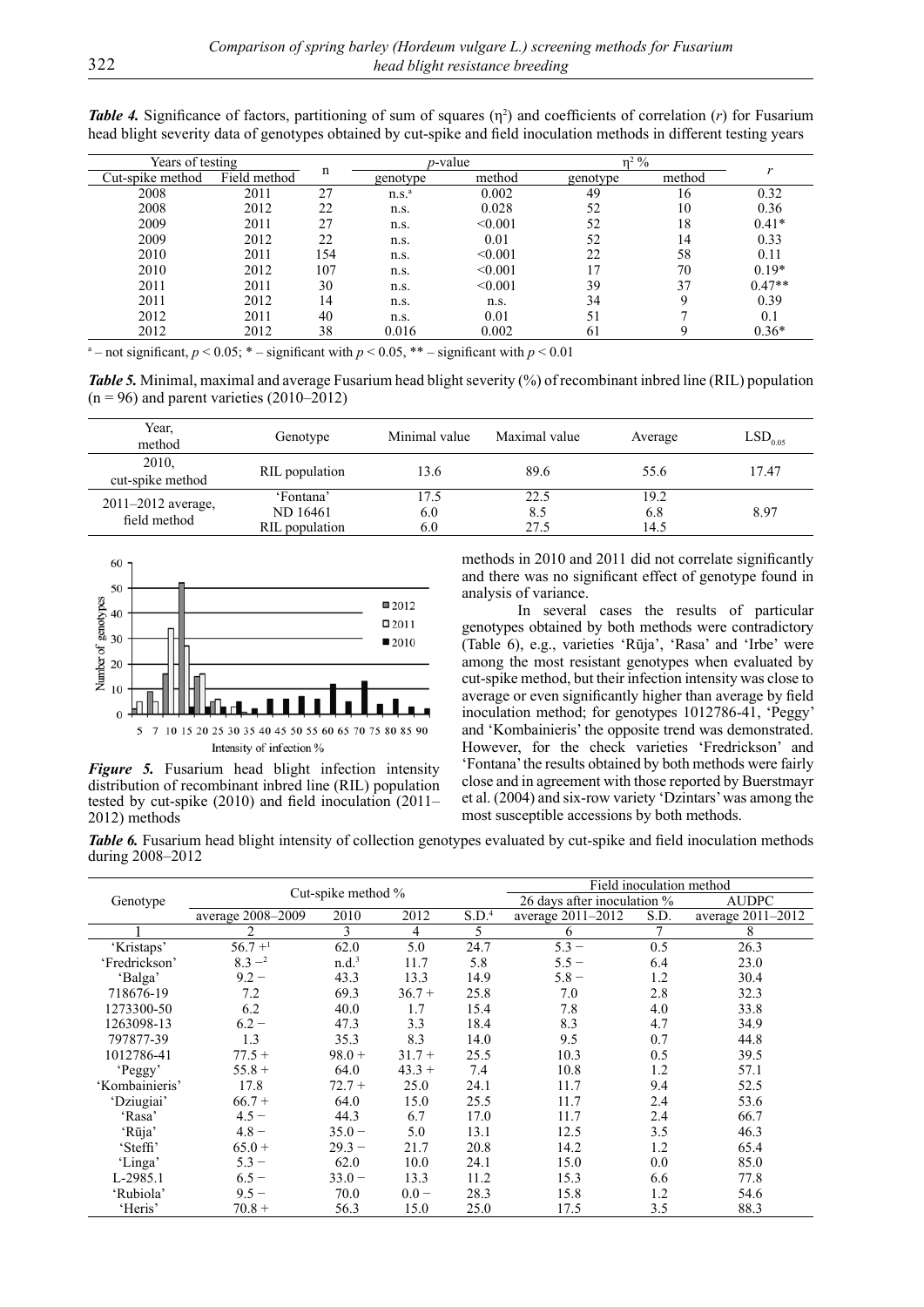| 'Justina'             | $53.3 +$ | 40.7     | 18.3     | 14.5 | 17.5     | 3.5  | 77.5  |
|-----------------------|----------|----------|----------|------|----------|------|-------|
| 'Irbe'                | $6.3 -$  | $39.0 -$ | 8.3      | 13.9 | $20.0 +$ | 0.0  | 82.5  |
| 'Fontana'             | 37.5     | n.d.     | 30.0     | 4.7  | $21.3 +$ | 1.8  | 101.3 |
| 'Dzintars'            | $81.7 +$ | $100 +$  | $33.3 +$ | 26.9 | $24.2 +$ | 27.1 | 97.1  |
| n                     | 126.0    | 20.0     | 40.0     | X    | 44.0     | X    | 44.0  |
| Average               | 31.4     | 55.3     | 15.6     | X    | 12.9     | X    | 57.8  |
| Min                   |          | 29.3     | 0.0      | X    | 2.3      | X    | 7.0   |
| Max                   | 88.3     | 100.0    | 43.3     | X    | 62.5     | X    | 248.8 |
| $LSD$ <sub>0.05</sub> | 17.5     | 16.0     | 15.4     |      | 6.3      |      | X     |

#### *Table 6 continued*

 $\frac{1}{2}$  – value significantly above the average of the respective column,  $\frac{2}{2}$  – value significantly below the average of the respective column,  $3$  – not determined,  $4$  – standard deviation

#### **Conclusions**

1. A significant effect of genotype on Fusarium head blight (FHB) severity was found for both cut-spike and field inoculation methods; the correlations between assessments in different years were significant for both methods in most of the cases. Results suggested that differences between breeding material can be assessed by both methods, but broad sense heritability was higher in the case of field inoculation method.

2. If the results of both methods were compared, the effect of genotype and correlations were not significant, except the case when inoculation was done in the same year. However, the information obtained by both methods was contradictory for a number of genotypes.

3. Considering the results and the fact that field inoculation method can more likely provide results of equal value to those in natural conditions, field inoculation method was recognized as preferable for screening of spring barley breeding material.

4. A significant correlation between visual estimate of disease severity and deoxynivalenol (DON) concentration in grain was found in one of the testing years indicating that FHB severity scores can provide information about mycotoxin accumulation in the grain.

#### **Acknowledgements**

This research was supported by European Social Fund co-financed project No. 2009/0218/1DP/1.1.1.2.0/09/ APIA/VIAA/099.

The authors thank the Latvian Plant Protection Research Centre for providing material for inoculation and personally Olga Treikale for advice. We are grateful to Prof. Hermann Buerstmayr for providing resistant plant material and to Dace Piliksere for help with data statistical analysis and language.

> Received 30 11 2012 Accepted 22 08 2013

#### **References**

- Anonymous. 2006. Commission Recommendation of 17 August 2006 on the presence of deoxynivalenol, zearalenone, ochratoxin A, T-2 and HT-2 and fumonisins in products intended for animal feeding (2006/576/EC). Official Journal of the European Union, 229: 7–9
- Audenaert K., Van Broeck R., Bekaert B., De Witte F., Heremans B., Messens K., Höfte M., Haesaert G. 2009. Fusarium head blight (FHB) in Flanders: population diversity, inter-species associations and DON contamination in commercial winter wheat varieties. European Journal of Plant Pathology, 125: 445–458

[http://dx.doi.org/10.1007/s10658-009-9494-](http://dx.doi.org/10.1007/s10658-009-9494-3)3

Bernhoft A., Torp M., Clasen P. E., Løes A. K., Kristoffersen A. B. 2012. Influence of agronomic and climatic factors on Fusarium infestation and mycotoxin contamination

of cereals in Norway. Food Additives and Contaminants. Part A: Chemistry, Analysis, Control, Exposure and Risk Assessment, 29 (7): 1129–1140 [http://dx.doi.org/10.1080/19440049.2012.672473](http://dx.doi.org/10.1080/19440049.2012.6724736)6

- Brennan J. M., Egan D., Cooke B. M., Doohan F. M. 2005. Effect of temperature on head blight of wheat caused by *Fusarium culmorum* and *F. graminearum*. Plant Pathology, 54 (2): 156*–*160 <http://dx.doi.org/10.1111/j.1365-3059.2005.01157.x>
- Browne R. A., Cooke B. M. 2005. A comparative assessment of potential components of partial disease resistance to Fusarium head blight using a detached leaf assay of wheat, barley and oats. European Journal of Plant Pathology, 112: 247–258 [http://dx.doi.org/10.1007/s10658-005-2077-](http://dx.doi.org/10.1007/s10658-005-2077-z)z
- Buerstmayr H., Steiner B., Lemmens M., Ruckenbauer P. 2000. Resistance to Fusarium head blight in winter wheat heritability and trait associations. Crop Science, 40: 1012– 1018 <http://dx.doi.org/10.2135/cropsci2000.4041012x>
- Buerstmayr H., Lemmens M., Hartl L., Doldi L., Steiner B., Stierschneider M., Ruckenbauer P. 2002. Molecular mapping of QTLs for Fusarium head blight resistance in spring wheat. I. Resistance to fungal spread (type II resistance). Theoretical and Applied Genetics, 104: 84–91 [http://dx.doi.org/10.1007/s00122020000](http://dx.doi.org/10.1007/s001220200009)9
- Buerstmayr H., Legzdina L., Steiner B., Lemmens M. 2004. Variation for resistance to Fusarium head blight in spring barley. Euphytica, 137: 279–290 [http://dx.doi.org/10.1023/B:EUPH.0000040440.99352.b](http://dx.doi.org/10.1023/B:EUPH.0000040440.99352.b9)9
- Diamond H., Cooke B. M. 1999. Towards the development of a novel in vitro strategy for early screening of fusarium ear blight resistance in adult winter wheat plants. European Journal of Plant Pathology, 105: 363–372 [http://dx.doi.org/10.1023/A:100871760220](http://dx.doi.org/10.1023/A:1008717602202)2
- Doohan F. M., Brennan J., Cooke B. M. 2003. Influence of climatic factors on *Fusarium* species pathogenic to cereals. European Journal of Plant Pathology, 109: 755–768 [http://dx.doi.org/10.1023/A:102609062699](http://dx.doi.org/10.1023/A:1026090626994)4
- Grewal T. S., Rossnagel B. G., Arganosa G., Savard M., Scoles G. J. 2004. Greenhouse screening and NIRS for Fusarium head blight in barley. 9<sup>th</sup> International Barley Genetics Symposium. Brno, Czech Republic, p. 781–786
- Han O.-K., Kim J.-G. 2005. Establishment of artificial screening methods and evaluation of barley germplasms for resistance to Fusarium head blight. Korean Journal of Crop Science, 50 (3): 191–196
- Hori K., Kobayashi T., Sato K., Takeda K. E. 2005. QTL analysis of Fusarium head blight resistance using a highdensity linkage map in barley. Theoretical and Applied Genetics, 111: 1661–1672 [http://dx.doi.org/10.1007/](http://dx.doi.org/10.1007/s00122-005-0102-4) [s00122-005-0102-4](http://dx.doi.org/10.1007/s00122-005-0102-4)
- Hori K., Sato K., Kobayashi T., Takeda K. 2006. QTL analysis of Fusarium head blight severity in recombinant inbred population derived from a cross between two-rowed barley varieties. Breeding Science, 56: 25–30 [http://dx.doi.org/10.1270/jsbbs.56.](http://dx.doi.org/10.1270/jsbbs.56.2)2 Ioos R., Belhadj A., Menez M. 2004. Occurrence and

distribution of *Microdochium nivale* and Fusarium species isolated from barley, durum and soft wheat grains in France from 2000 to 2002. Mycopathology, 158: 351–362 [http://dx.doi.org/10.1007/s11046-004-2228-](http://dx.doi.org/10.1007/s11046-004-2228-3)3